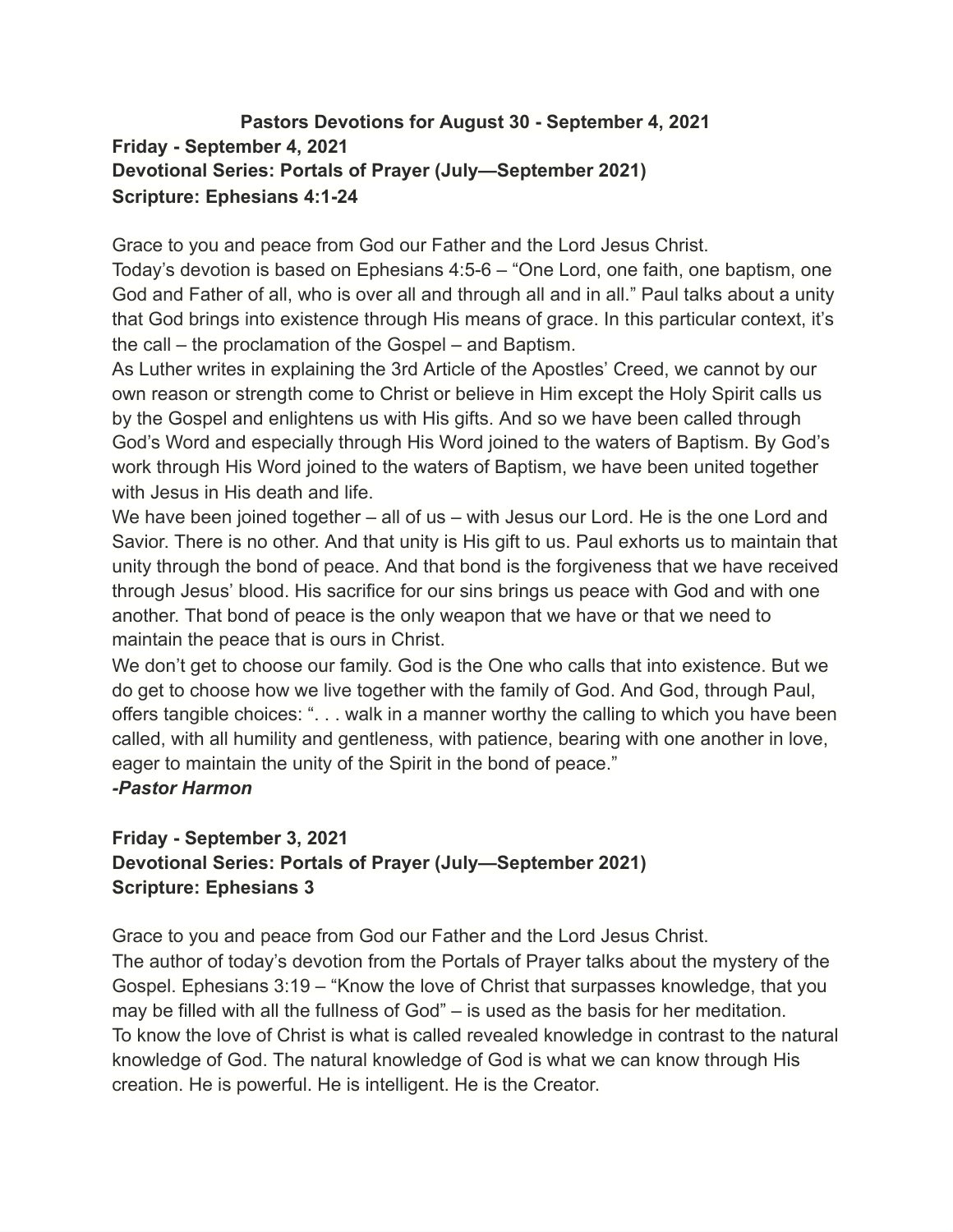Our conscience also tells us that He is Judge. God has written His law in the hearts of all people. As a result, our conscience alternately accuses or defends us. That law tells us that God is angry when we violate His law. And so our natural instinct is to do something to make up for our bad behavior. Unfortunately, the natural knowledge of God won't ever bring us peace. We are left with an angry God who needs to be appeased.

The revealed knowledge of God – the mystery of the Gospel – is that God has done the work to set us free not only from the guilt and shame associated with bad behavior, but also from the sinful condition that we inherited from Adam. Adam's sin condemns us to eternal death. So, God sent His only Son into the world so that He could take our place under that curse and do all that was needed to remove that curse from us.

The love of Christ is made known through His Word and on the cross. On that cross, Jesus took our sinful nature and put it to death (the death that Adam deserved). He died that death in our place so that we could live in peace with God – so that we could be forgiven. That God Himself would do that for us is indeed a mystery. And it is the hope that sustains us through the struggles of this life.

*-Pastor Harmon*

# **Thursday - September 2, 2021 Devotional Series: Portals of Prayer (July—September 2021) Scripture: Ephesians 2**

Grace to you and peace from God our Father and the Lord Jesus Christ. Today's devotion is based on Ephesians 2:8-9 – "For by grace you have been saved through faith. And this is not your own doing; it is the gift of God, not a result of works, so that no one may boast." The author focused on boasting and how that is usually done to build up the one doing the boasting.

The author does make the point that we can and should boast in Christ. We can and should talk about His saving work done for us. We can and should boast in Christ's victory over sin and death. We can and should share the news of that victory with others. We can and should do all of that.

But we also need to be on our guard that we don't boast about Christ to build ourselves up. And maybe that's the real downside of boasting. It's hard to boast even in the works of others without using it as a means to lift ourselves above others. That was a problem in the church in Corinth where divisions were being made because some followed Paul, others Apollos and others Jesus.

There are no distinctions in the body of Christ. We are all the same in Christ. And we are all the same in our sinful flesh. We don't boast because we have nothing to boast about. What we have received from God through faith in Jesus Christ is His gift to us. We did nothing to deserve that gift. There is nothing in any of us that merits such a gift.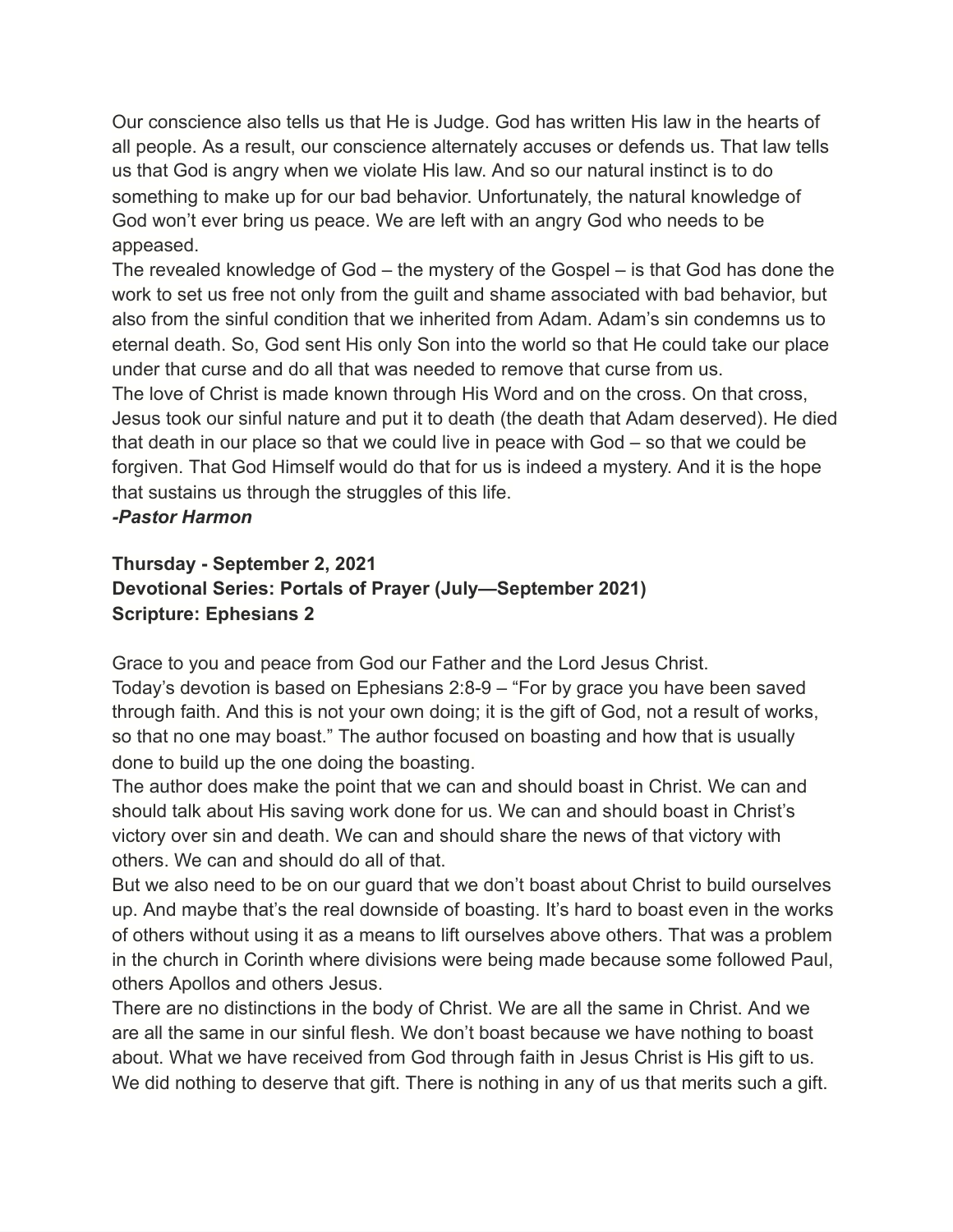Out of love, God made His choice – His unconditional choice. He chose to love us and redeem us and bring us home. He came to us in our brokenness to call us by name and to offer us His life and love. He came to restore to us what was lost when Adam sinned. Ephesians 2:10 tells us that we are God's workmanship. He raised us from death in sin to life in Him. And He is at work to conform us to the image of His Son. That's all gift. Rejoice in that gift.

#### *-Pastor Harmon*

## **Wednesday—September 1, 2021 Devotional Series: Portals of Prayer (July—September 2021) Scripture: Ephesians 1**

Grace to you and peace from God our Father and the Lord Jesus Christ. In today's devotion based on Ephesians 1:7 – "In Him we have redemption through His blood, the forgiveness of our trespasses, according to the riches of His grace" – focuses on what God has promised to us in Christ. We have been redeemed and forgiven. What does redeemed mean? It means that we have been bought back. From whom were we bought back? We were bought back from the devil. How did he come to own us? Because of Adam's sin, we, as his descendants, were born under his curse. We were under the power of the devil and held captive by sin and death.

But God paid the price to set us free. The Son of God took on human flesh and shed His blood to buy us back – to rescue us from the devil's chains. His life was the ransom that had to be paid to set us free. We have been delivered from the dominion of the devil and brought into a restored relationship with God through the forgiveness of our sin.

Jesus paid the price to set us free and then came to us through His Word joined to the waters of Baptism to unite us to Himself. We now live under Him. He is now our Lord. In contrast to the devil, Jesus' dominion over us brings us life and salvation. Under His dominion we now live as blood bought children of God. That is God's promise and it is our hope.

### *-Pastor Harmon*

### **Tuesday—August 31, 2021 Devotional Series: Portals of Prayer (July—September 2021) Scripture: Isaiah 66:10-14**

Grace to you and peace from God our Father and the Lord Jesus Christ. In these trying times where fear continues to grip our nation, the author of today's devotion from Portals of Prayer, share a word of hope. In fact, the word that he shares is our only hope for such trying times. When the world around us seems out of control, we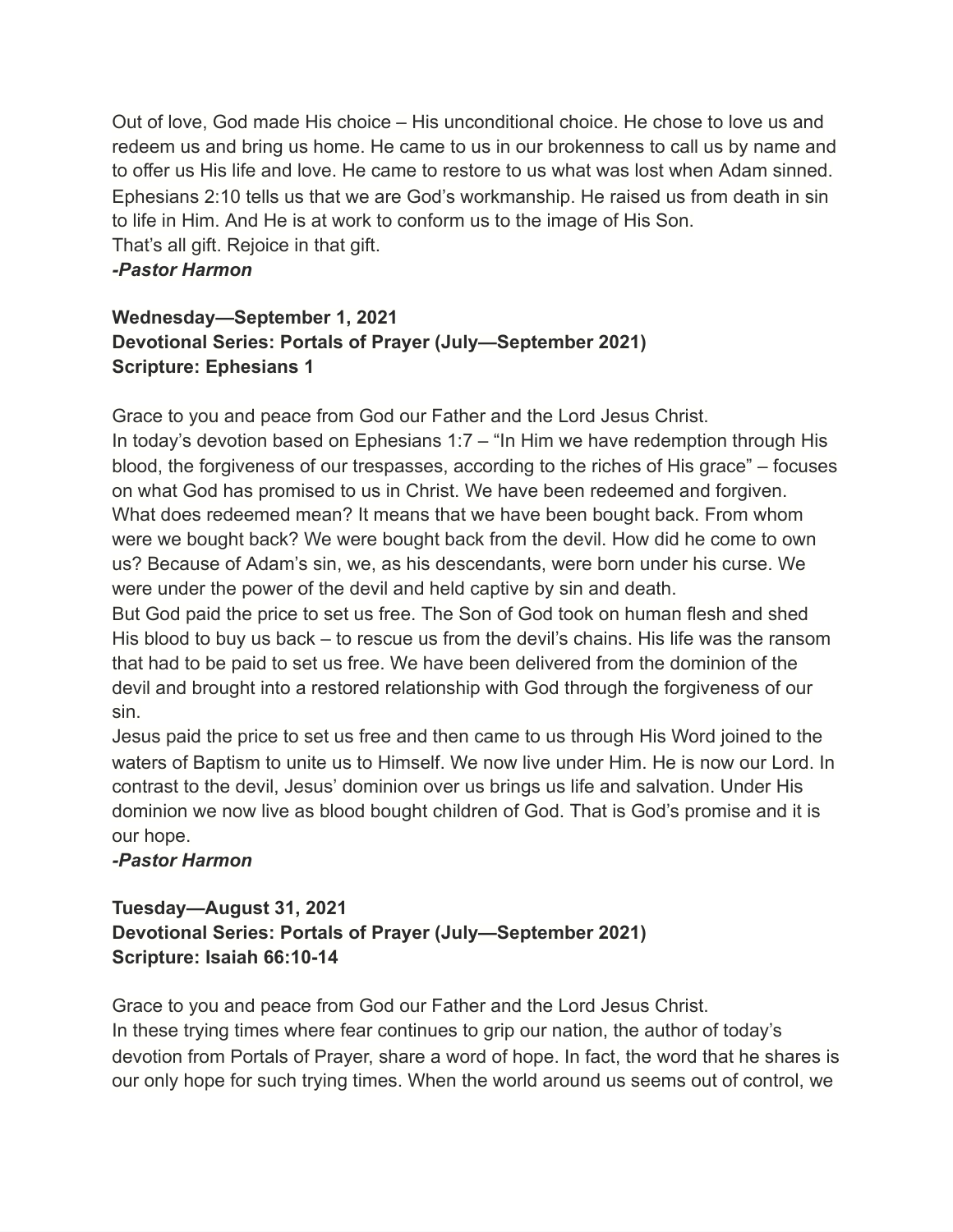turn our gaze to the one who triumphed over sin and death. We turn to Christ who is the Light of the world.

"In his closing words, Isaiah returns to the theme he began with in chapter 40, God's comfort for His people. For a second time (Isaiah 49:15), the prophet compares God's love for us with the tender love of a mother for her child. There is probably no greater example of human love than the image of a mother comforting her crying child with tender words and warm embrace.

But even the inspiring love of a mother pales in comparison with the overwhelming devotion of our heavenly Father, who loved us so much that He offered His Son on the cross as the perfect and complete sacrifice for our sins and our salvation. Three days later, He brought immeasurable comfort to Jesus' grieving followers by raising Jesus from the dead, victorious over the powers of darkness and death.

By faith in our crucified and risen Savior, we possess the comfort the world cannot give, including the comfort of knowing that our Lord is with us always, and the assurance of knowing where we will spend eternity. We now have the privilege of sharing these life-changing promises with those who do not know Jesus as their Lord and Savior." *-Pastor Harmon*

## **Monday—August 30, 2021 Devotional Series: Portals of Prayer (July—September 2021) Scripture: Isaiah 65:17-25**

Grace to you and peace from God our Father and the Lord Jesus Christ.

Today's devotion is entitled "Life in the Meantime." The author talks about the promises of God that sustain us during the trials and troubles of this life. And there is no lack of trials and troubles to endure. The past year and a half has been one trial after another. And it doesn't seem like it's coming to an end anytime soon.

We could put our hope in reason and logic. We could rely on the people whose vocation it is to solve problems that arise. But most of what we are dealing with has an emotional basis, so logic and reason generally have little impact in such situations.

The only true alternative available to us are the promises of God made YES in Jesus Christ. He took on Himself Adam's curse. He was condemned in our place. He died the death that both God's Law and sin demands. He endured the one trial from which there is no escape. No amount of logic or good works could rescue us. If God didn't intervene, we would all be lost.

But God stepped in. He died so that we could live. His blood was the ransom price that had to be paid to set us free from sin and death. His blood paid the debt that we, as descendants of Adam, owed to God. He died and then rose again. He swallowed up death in His life. The empty tomb is the guarantee that all that God has promised to us will be fulfilled. We have been united together with Christ in Baptism and there is